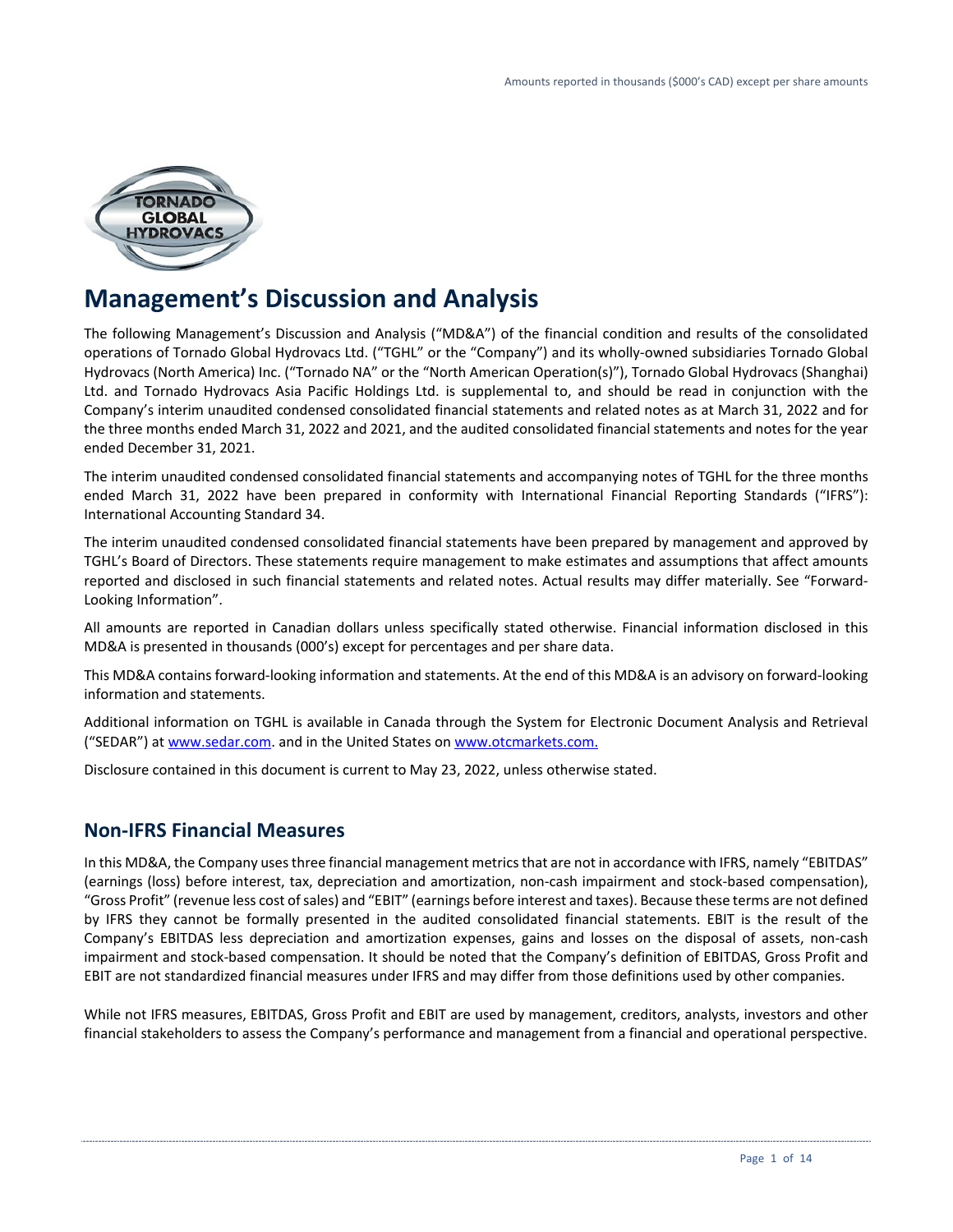### **Business Description**

TGHL designs, manufactures and sells hydrovac trucks for excavation service providers to the municipal market and the oil and gas industry. It operates through a production facility located in Red Deer, Alberta (the "Red Deer Facility") and a sales office located in Calgary, Alberta. In China, the Company's subsidiaries are principally used to source certain parts for the North American Operations.

TGHL maintains its head office in Calgary, Alberta.

### **Overview**

### **Q1/2022 Overview and Recent Developments**

- The economic environment continued to improve during Q1/2022 resulting in the improvement of several key operating financial metrics compared to the same period in 2021. The Company achieved its highest quarterly sales since Q1/2020 and highest net income since Q3/2019 prior to COVID.
- Revenue of \$9,939 increased 24.6% in Q1/2022 compared to \$7,978 in Q1/2021 as customer demand continued to recover.
- Gross Profit of \$2,344 increased by \$120 in Q1/2022 compared to \$2,224 in Q1/2021 due to increased revenue and production efficiencies, including labour utilization, at the Company's Red Deer Facility. Gross Profit was also positively impacted by the increased benefits from cost savings on parts sourced from China during the quarter. Gross Profit was negatively impacted by increased material costs in Q1/2022 due to supply chain issues. In Q1/2021, the Company recorded \$183 of recoveries from the Canada Emergency Wage Subsidy (the "wage subsidy"). This wage subsidy was terminated in November 2021.
- General and administrative expense of \$1,398 increased by \$273 in Q1/2022 compared to \$1,125 in Q1/2021. The increase was principally due to general increased employee costs in North America incurred to handle present and anticipated growth. In Q1/2021, the Company recorded \$127 of recoveries from the wage subsidy program.
- Notwithstanding the termination of the wage subsidy program since November 2021, EBITDAS of \$946 in Q1/2022 decreased only \$153 compared to \$1,099 in Q1/2021. This decrease was due to the factors discussed above. In Q1/2021, the Company recorded \$310 (comprising \$183 in cost of sales and \$127 in general and administrative expense) of recoveries from the wage subsidy.
- The Company earned net income of \$474 in Q1/2022, which represents an increase of \$113 compared to net income of \$361 in Q1/2021. This was principally due to a gain on disposal of fixed assets of \$136.
- The Company's Class "A" Common Shares (the "Common Shares") began trading on the OTCQX® Best Market under the symbol "TGHLF" on May 5, 2022. By trading on the OTCQX®, the Company's Common Shares are available to U.S. investors during U.S. trading hours and quoted in U.S. dollars. Trading on the OTCQX® provides transparent trading for U.S. investors. Trading on OTCQX® will make it easier for U.S. investors to invest in the Company by eliminating the requirement for a Canadian trading account and will also promote greater liquidity for the Company's Common Shares.

Unless otherwise provided herein, the Company's interim financial condition, and associated economic and industry factors, are substantially unchanged from the disclosure provided in the Company's MD&A for the fiscal year end dated December 31, 2021. For a complete discussion on these items, please refer to the Company's MD&A for the fiscal year end dated December 31, 2021 which can be found under the Company's profile at [www.sedar.com.](http://www.sedar.com/)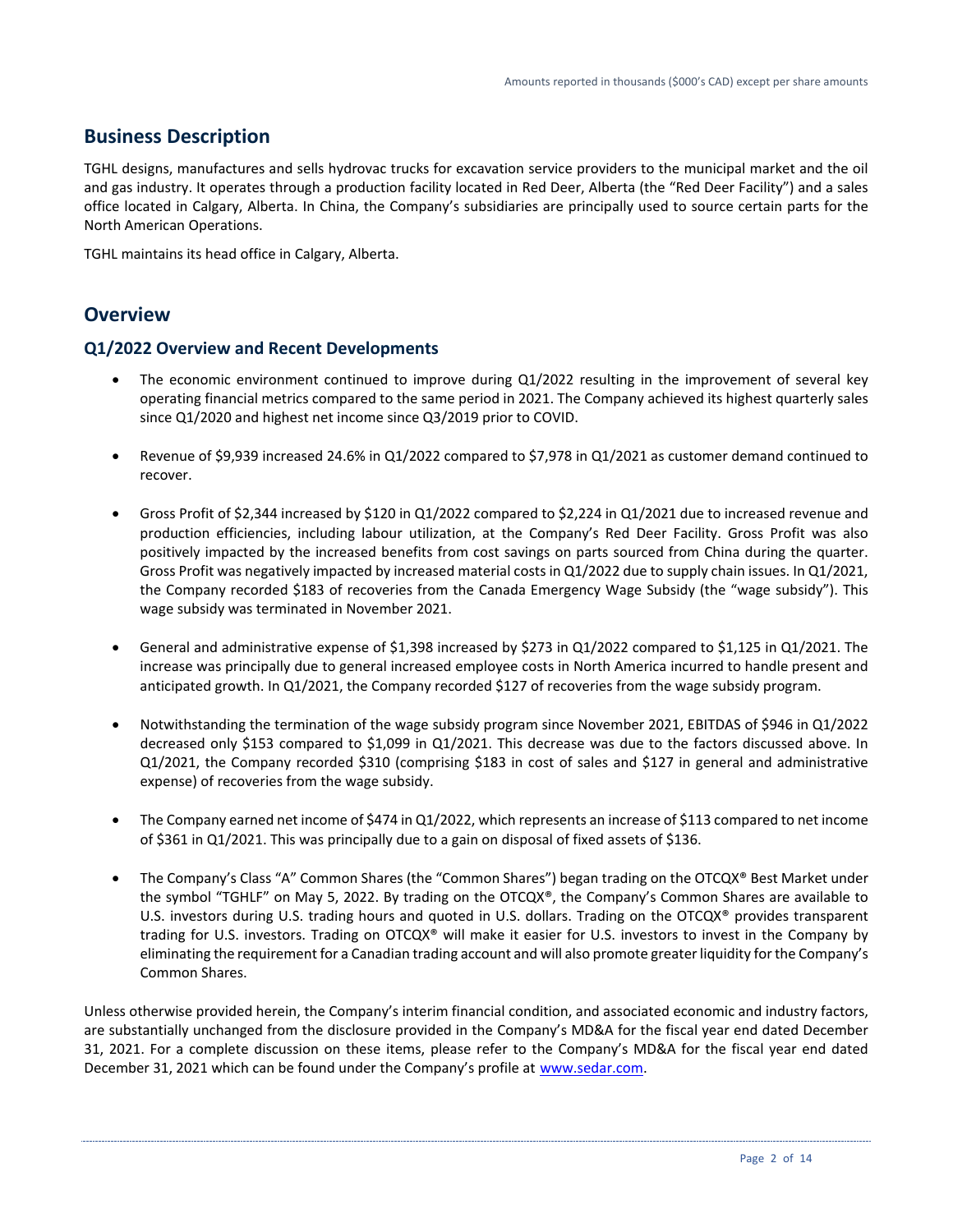# **Selected Financial Information**

|                                             | <b>Three Months ended March 31</b> |        |    |        |
|---------------------------------------------|------------------------------------|--------|----|--------|
|                                             |                                    | 2022   |    | 2021   |
|                                             |                                    |        |    |        |
| Revenue                                     | \$                                 | 9,939  | \$ | 7,978  |
|                                             |                                    |        |    |        |
| Cost of sales                               |                                    | 7,595  |    | 5,754  |
| <b>Gross Profit</b>                         |                                    | 2,344  |    | 2,224  |
|                                             |                                    |        |    |        |
|                                             |                                    |        |    |        |
| Selling and general administrative expenses |                                    | 1,398  |    | 1,125  |
| Depreciation of property and equipment      |                                    | 147    |    | 300    |
| Amortization of intangible assets           |                                    | 160    |    | 149    |
| Accretion expense                           |                                    |        |    | 39     |
| Finance costs                               |                                    | 45     |    | 39     |
| Stock-based compensation                    |                                    | 53     |    | 44     |
| Gain on disposal of fixed assets            |                                    | (136)  |    |        |
| Income before tax                           |                                    | 677    |    | 528    |
| Income tax expense                          |                                    | (203)  |    | (167)  |
|                                             |                                    |        |    |        |
| Net income                                  | \$                                 | 474    | \$ | 361    |
|                                             |                                    |        |    |        |
| Comprehensive income                        | \$                                 | 520    | \$ | 568    |
|                                             |                                    |        |    |        |
| Net income per share - basic and diluted    | \$                                 | 0.004  | \$ | 0.003  |
|                                             |                                    |        |    |        |
| Total non-current financial liabilities     | \$                                 | 4,760  | \$ | 888    |
| <b>Total assets</b>                         | \$                                 | 27,016 | \$ | 28,479 |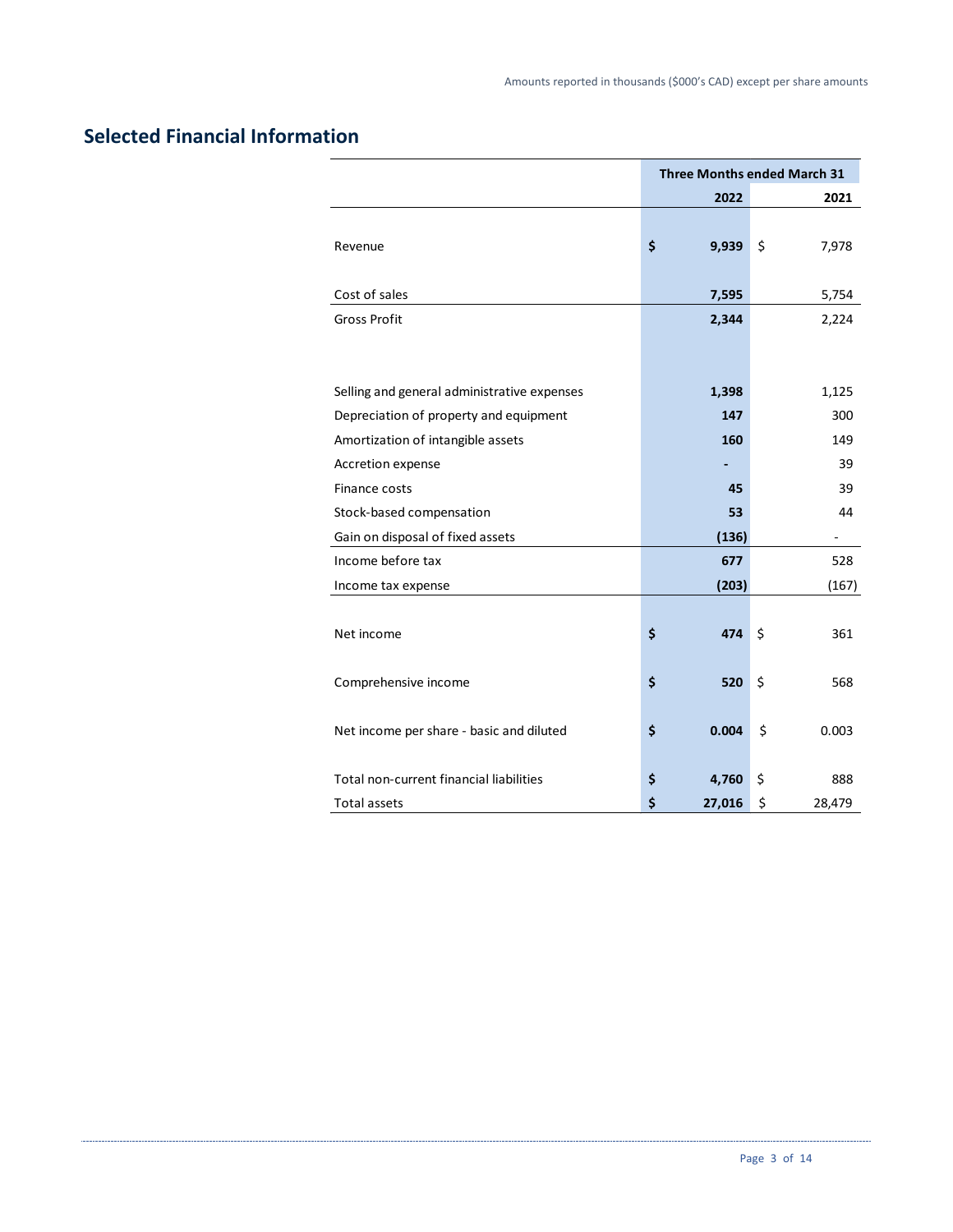# **Segmented Information**

| Three Months ended March 31, 2022    | <b>North America</b> | Corporate                    | <b>Total</b> |
|--------------------------------------|----------------------|------------------------------|--------------|
| <b>Revenue</b>                       | 9,939                | ٠                            | 9,939        |
| <b>Cost of sales</b>                 | 7,595                | $\qquad \qquad \blacksquare$ | 7,595        |
| Selling and general administrative   | 1,181                | 217                          | 1,398        |
|                                      | 1,163                | (217)                        | 946          |
| <b>Depreciation and amortization</b> | 111                  | 196                          | 307          |
| Loss on disposal of fixed assets     | (136)                |                              | (136)        |
| Income (loss) before other items     | 1,188                | (413)                        | 775          |

| Three Months ended March 31, 2021  | North America |       |  | Corporate | Total |
|------------------------------------|---------------|-------|--|-----------|-------|
| Revenue                            |               | 7,978 |  |           | 7,978 |
| Cost of sales                      |               | 5,754 |  |           | 5,754 |
| Selling and general administrative |               | 953   |  | 172       | 1,125 |
|                                    |               | 1,271 |  | (172)     | 1,099 |
| Depreciation and amortization      |               | 259   |  | 190       | 449   |
| Income (loss) before other items   |               | 1.012 |  | (362)     | 650   |

# **Operating Results**

|                     | <b>Three Months ended March 31</b> |       |             |  |
|---------------------|------------------------------------|-------|-------------|--|
|                     |                                    | 2022  | 2021        |  |
|                     |                                    |       |             |  |
| Revenues            | \$                                 | 9,939 | \$<br>7,978 |  |
| <b>Gross Profit</b> |                                    | 2,344 | 2,224       |  |
| Gross Profit %      |                                    | 23.6% | 27.9%       |  |
| <b>EBITDAS</b>      |                                    | 946   | 1,099       |  |
| <b>EBITDAS %</b>    |                                    | 9.5%  | 13.8%       |  |
| <b>EBIT</b>         |                                    | 722   | 606         |  |
| EBIT %              |                                    | 7.3%  | 7.6%        |  |
| Net income          | \$                                 | 474   | \$,<br>361  |  |

Readers are cautioned that Gross Profit, EBITDAS and EBIT should not be considered to be more meaningful than Net income determined in accordance with IFRS.

# **Outlook**

In addition to other sections of the MD&A, this section contains forward-looking information and actual outcomes that may differ materially from those expressed or implied therein. For more information, see "Forward- Looking Information" section below.

Management believes the Company's business will continue to strengthen and expects the Company's production and sales of hydrovac trucks in North America in 2022 to continue to grow and capitalize on the significantly increased production capacity at the Red Deer Facility over the long term for the following reasons:

• The improved economic environment experienced during the second half of 2021 and in Q1/2022 is expected to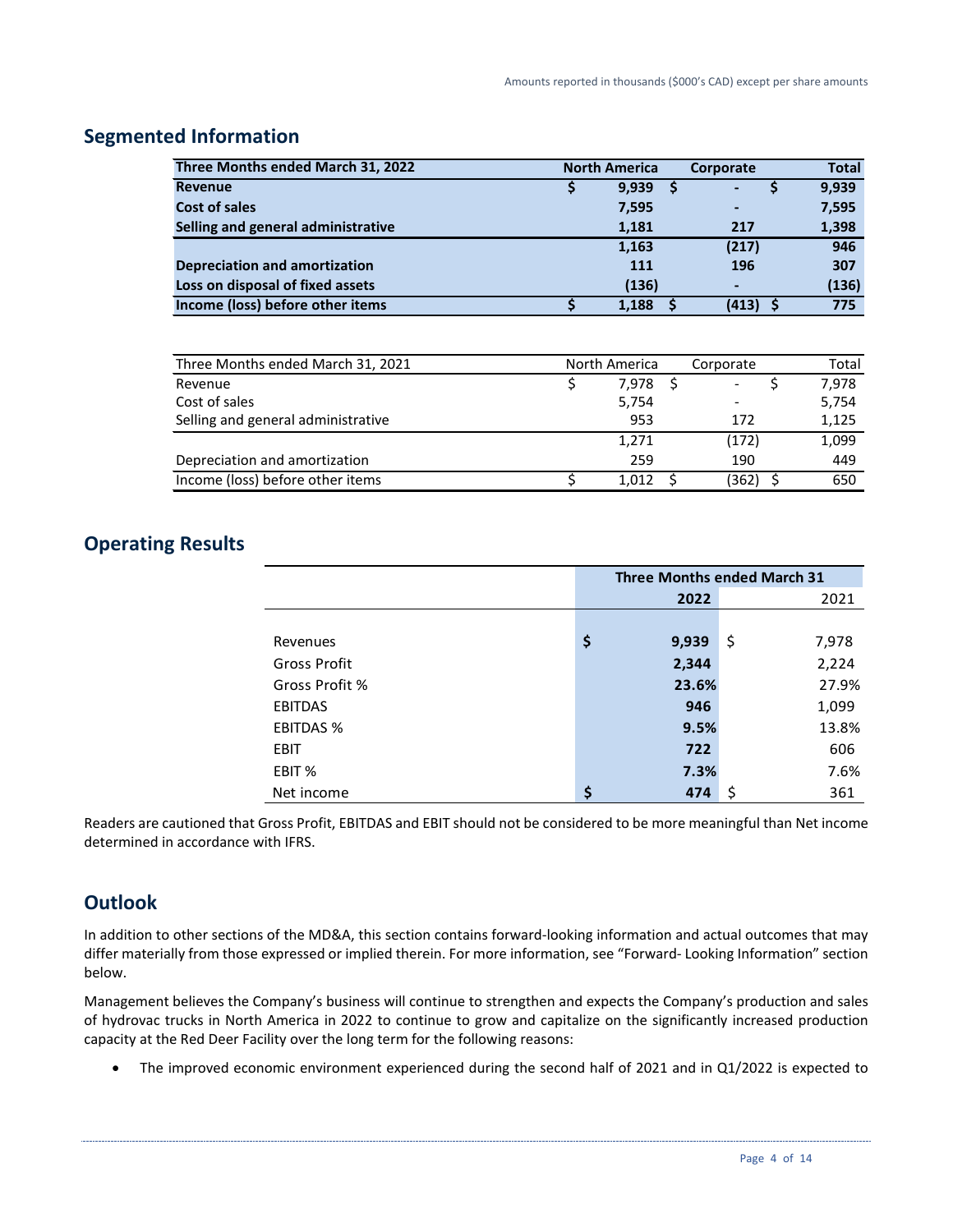continue in 2022 as customer confidence and spending levels continue to recover.

- Expected increased spending on infrastructure in North America, particularly in the USA as a result of the US Infrastructure Bill passed in late 2021.
- Expanded capacity and manufacturing and production efficiencies from the Red Deer Facility, which is fully operational.
- The Company anticipates adding new and innovative products to its product lines that will support the infrastructure, telecommunications and oil and gas industries.
- The Company's commitment to continuous improvement of its hydrovac truck design which in the Company's view will result in compelling advantages over other hydrovac trucks currently offered in the market.
- The Company has secured key manufacturing components, including chassis for customers, into future years through strategic relationships.
- The Company has strengthened its dealer relationships in both Canada and US to meet the expected demand increase.
- Expanded North American coverage for maintenance warranty and repair to better serve customers.
- Increased sales pricing to customers to reflect changes in material costs.

Limiting factors on the Company's ability to meet increased demand could include the possibility of chassis supply chain interruption due to chip shortages at the chassis manufacturer level and other supply chain issues related to other key components caused by the pandemic including the current COVID lockdowns in China and exacerbated by the Russian invasion of Ukraine. However, management believes that it will be able to manage these supply chain issues as a result of strategic decisions made by the Company.

### **Revenue**

|                    | <b>Three Months ended March 31</b> |       |     |       |
|--------------------|------------------------------------|-------|-----|-------|
|                    |                                    | 2022  |     | 2021  |
|                    |                                    |       |     |       |
| Hydrovac sales     | S                                  | 8,941 | \$. | 7,275 |
| Parts and services |                                    | 981   |     | 577   |
| Rental             |                                    | 17    |     | 114   |
|                    |                                    |       |     |       |
|                    |                                    | 9.939 |     | 7,966 |

During the three months ended March 31, 2022, revenues were \$9,939 compared to \$7,966 in the same period of 2021. The increase over the same period in 2021 reflects the current positive market environment.

The table below shows the geographical sales:

|                      |   | <b>Three Months ended March 31</b> |     |       |  |
|----------------------|---|------------------------------------|-----|-------|--|
|                      |   | 2022                               |     | 2021  |  |
|                      |   |                                    |     |       |  |
| Canada               | Ş |                                    | -\$ | 5,540 |  |
| <b>United States</b> |   | 5,375<br>4,564                     |     | 2,426 |  |
|                      |   |                                    |     |       |  |
|                      | S | 9,939                              |     | 7,966 |  |

During the three months ended March 31, 2022, sales to the US were \$4,564 compared to \$2,426 during the same period in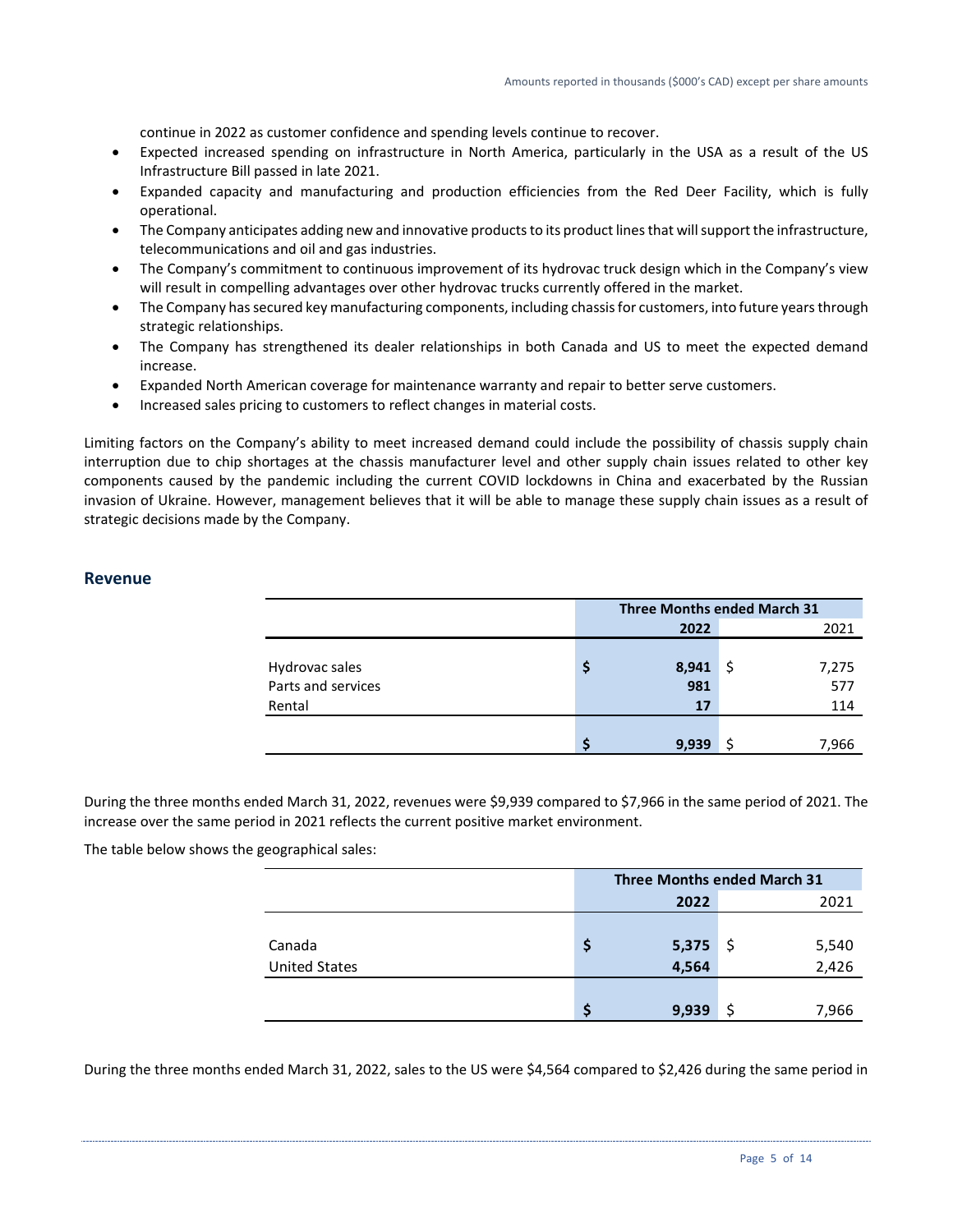2021. The increase in US sales was due to increased demand from the Company's strategic partner in US.

### **Cost of sales**

|               | <b>Three Months ended March 31</b> |            |      |       |
|---------------|------------------------------------|------------|------|-------|
|               |                                    | 2022       | 2021 |       |
| Cost of Sales |                                    | $7,595$ \$ |      | 5,754 |

For the three months ended March 31, 2022, cost of sales was \$7,595 compared to \$5,754 in the same period of 2021. The increase in cost of sales was due to the increase in revenue, offset by the decrease in recovery from the wage subsidy in the amount of \$nil (2021 – \$183).

### **Gross Profit**

|              | <b>Three Months ended March 31</b> |       |  |       |
|--------------|------------------------------------|-------|--|-------|
|              |                                    | 2022  |  | 2021  |
| Gross Profit |                                    | 2,344 |  | 2.224 |

For the three months ended March 31, 2022, Gross Profit was \$2,344 compared to \$2,224 in the same period of 2021 and the increase was due to increased revenue and production efficiencies, including labour utilization, at the Company's Red Deer Facility. Gross Profit was also positively impacted by the increased benefits from cost savings on parts sourced from China during the period. Gross Profit was negatively impacted by increased material costs in Q1/2022 due to supply chain issues. In Q1/2022, the Company recorded \$nil (2021 - \$183) of recoveries from the wage subsidy.

### **Selling, General and Administrative Expenses ("S,G&A")**

|                                                   |       | <b>Three Months ended March 31</b> |       |
|---------------------------------------------------|-------|------------------------------------|-------|
|                                                   | 2022  |                                    | 2021  |
| Selling and General and Administrative<br>expense | 1,398 |                                    | 1,125 |

For the three months ended March 31, 2022, S,G&A expenses were \$1,398 (comprising \$1,181 in North America and \$217 in Corporate) compared to \$1,125 (comprising \$953 in North America and \$172 in Corporate) in the same period of 2021. The overall increase was principally due to increased employee costs in North America to handle present and anticipated growth, offset by the decreased wage subsidy recoveries in the amount of \$nil (2021 – \$127).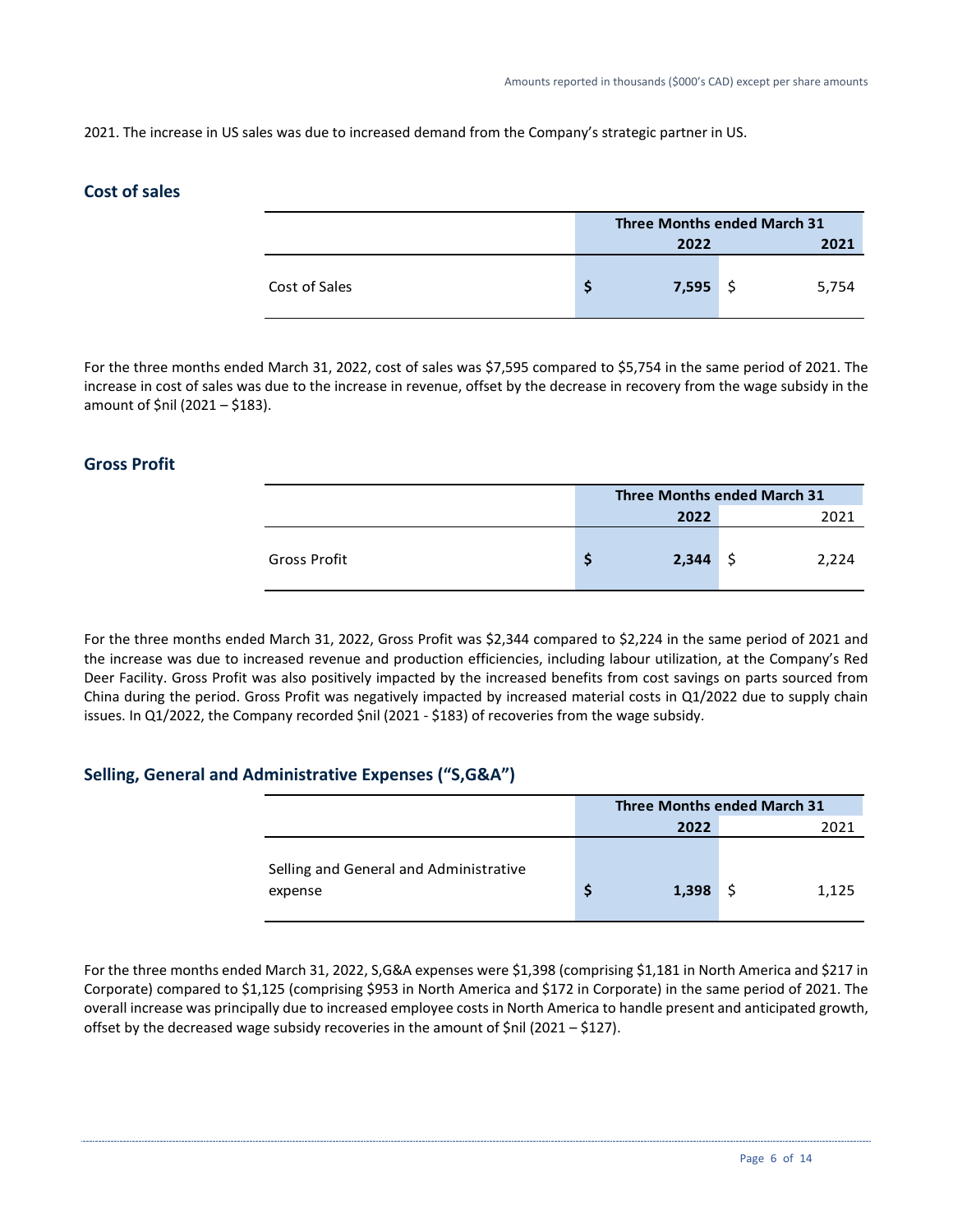|              | <b>Three Months ended March 31</b> |      |  |      |
|--------------|------------------------------------|------|--|------|
|              |                                    | 2022 |  | 2021 |
| Depreciation |                                    | 147  |  | 300  |

### **Depreciation of property and equipment**

During the three months ended March 31, 2022, depreciation of property and equipment was \$147 compared to \$300 in the same period of 2021, the majority of which related to the North American Operations. The decrease was principally due to disposal of certain rental hydrovac trucks in North America.

### **Amortization of intangible assets**

|                                   | Three Months ended March 31 |      |  |  |
|-----------------------------------|-----------------------------|------|--|--|
|                                   | 2022                        | วกวา |  |  |
| Amortization of intangible assets | 160                         | 149  |  |  |

Amortization of intangible assets was comparable with the same period of 2021.

### **Stock based compensation**

|                                 | <b>Three Months ended March 31</b> |      |  |  |
|---------------------------------|------------------------------------|------|--|--|
|                                 | 2022                               | วกวา |  |  |
| <b>Stock Based Compensation</b> | 53                                 |      |  |  |

During the three months ended March 31, 2022, stock-based compensation expense was \$53 as a result of the grant of options in 2021.

### **Income tax expense (recovery)**

|                             | <b>Three Months ended March 31</b> |      |  |      |  |  |
|-----------------------------|------------------------------------|------|--|------|--|--|
|                             |                                    | 2022 |  | 2021 |  |  |
|                             |                                    |      |  |      |  |  |
| Current income tax expense  |                                    | 209  |  | 175  |  |  |
| Deferred income tax expense |                                    | 16   |  | (8)  |  |  |
|                             |                                    |      |  |      |  |  |
|                             |                                    | 203  |  | 167  |  |  |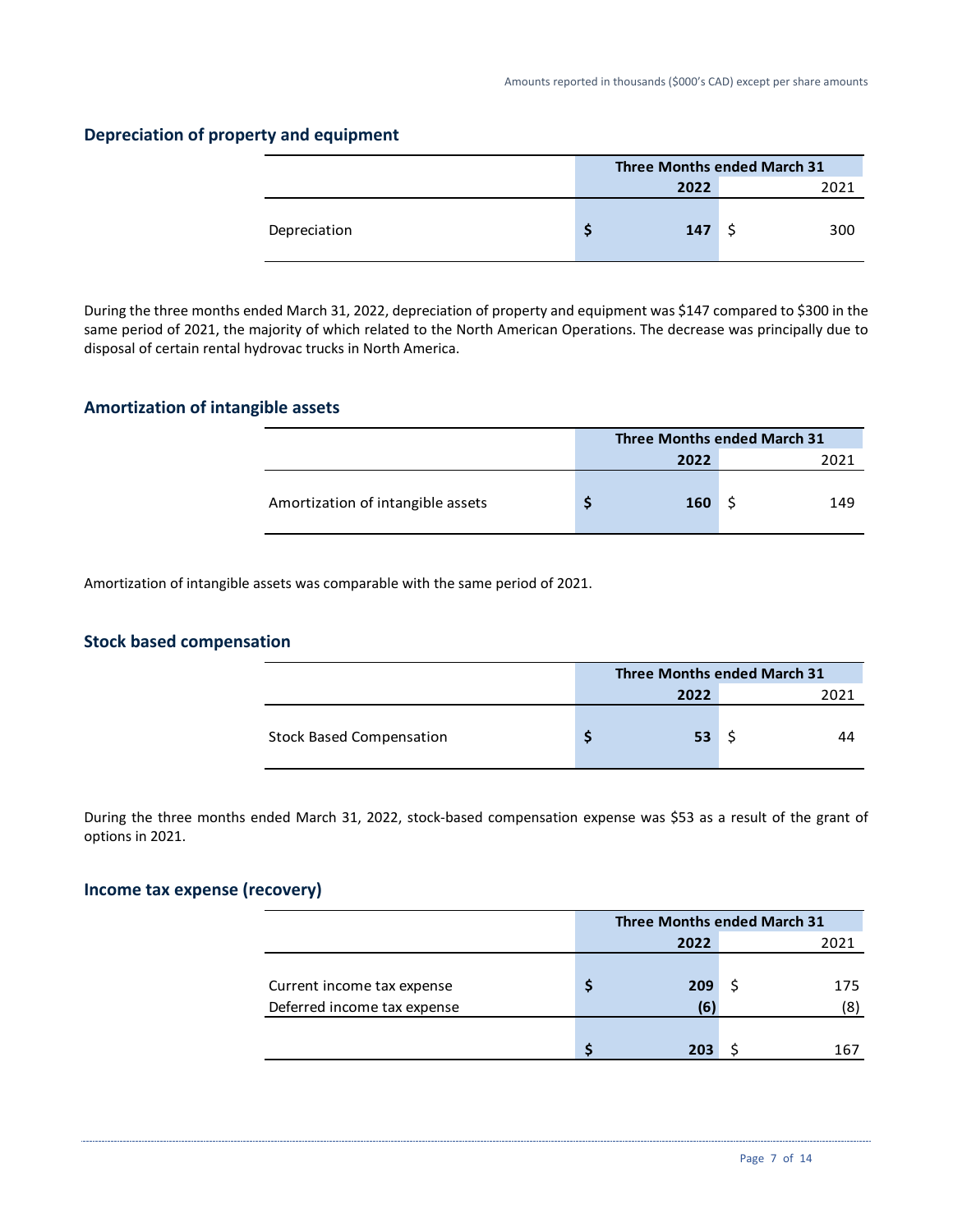The Company's tax expense relates to Tornado NA.

During the three months ended March 31, 2022, the Company recorded income tax expense of \$203 compared to income tax expense of \$167 in the same period of 2021. This increase reflects the Company's increased profitability.

### **Net income**

|            | <b>Three Months ended March 31</b> |      |     |      |  |  |  |  |
|------------|------------------------------------|------|-----|------|--|--|--|--|
|            |                                    | 2021 |     | 2020 |  |  |  |  |
| Net income |                                    | 474  | - S | 361  |  |  |  |  |

For the three months ended March 31, 2022, net income was \$474 compared to net income of \$361 in the same period of 2021. This was due to increased Gross Profit in North America and gain on disposal of fixed assets of \$136, offset by an increase in income tax expense of \$36.

### **Inventory**

|                 |   | March 31, 2022 | December 31, 2021 |       |
|-----------------|---|----------------|-------------------|-------|
|                 |   |                |                   |       |
| Work-in-process | s | 2,538          | S                 | 2,731 |
| Raw materials   |   | 7,729          |                   | 5,576 |
|                 |   |                |                   |       |
|                 |   | 10,267         |                   | 8,307 |

As at March 31, 2022, inventory increased to \$10,267 compared to inventory of \$8,307 as at December 31, 2021 due to increased activity.

# **Quarterly Financial Information**

|                                                 |    | 2022       | 2021         |    | 2021         |   | 2021           |     | 2021           |    | 2020    |    | 2020           |   | 2020           |
|-------------------------------------------------|----|------------|--------------|----|--------------|---|----------------|-----|----------------|----|---------|----|----------------|---|----------------|
|                                                 |    | Q1         | Q4           |    | Q3           |   | Q <sub>2</sub> |     | Q <sub>1</sub> |    | Q4      |    | Q <sub>3</sub> |   | Q <sub>2</sub> |
|                                                 |    |            | \$           |    | \$           |   | \$             |     | \$             |    | \$      |    | \$             |   | \$             |
|                                                 |    |            |              |    |              |   |                |     |                |    |         |    |                |   |                |
| Revenue                                         | Ś  | 9,939      | 9,494        | S. | 8,355        | Ś | 7,071          | Ś   | 7,978          | S. | 5,186   | S  | 7.404          | S | 6,405          |
| <b>EBITDAS</b>                                  |    | 946        | (2, 438)     |    | 601          |   | 678            |     | 1,099          |    | (588)   |    | 800            |   | 572            |
| Net income (loss)                               |    | 474        | (2,841)      |    | (651)        |   | (84)           |     | 361            |    | (1,035) |    | 349            |   | 128            |
| Comprehensive income (loss)                     |    | 520        | (3, 113)     |    | (557)        |   | (89)           |     | 568            |    | (976)   |    | 340            |   | 80             |
|                                                 |    |            |              |    |              |   |                |     |                |    |         |    |                |   |                |
| Net income (loss) per share - basic and diluted | Ŝ. | $0.004$ \$ | $(0.022)$ \$ |    | $(0.005)$ \$ |   | (0.001)        | - S | $0.003 \;$ \$  |    | (0.008) | S. | 0.003          | S | 0.001          |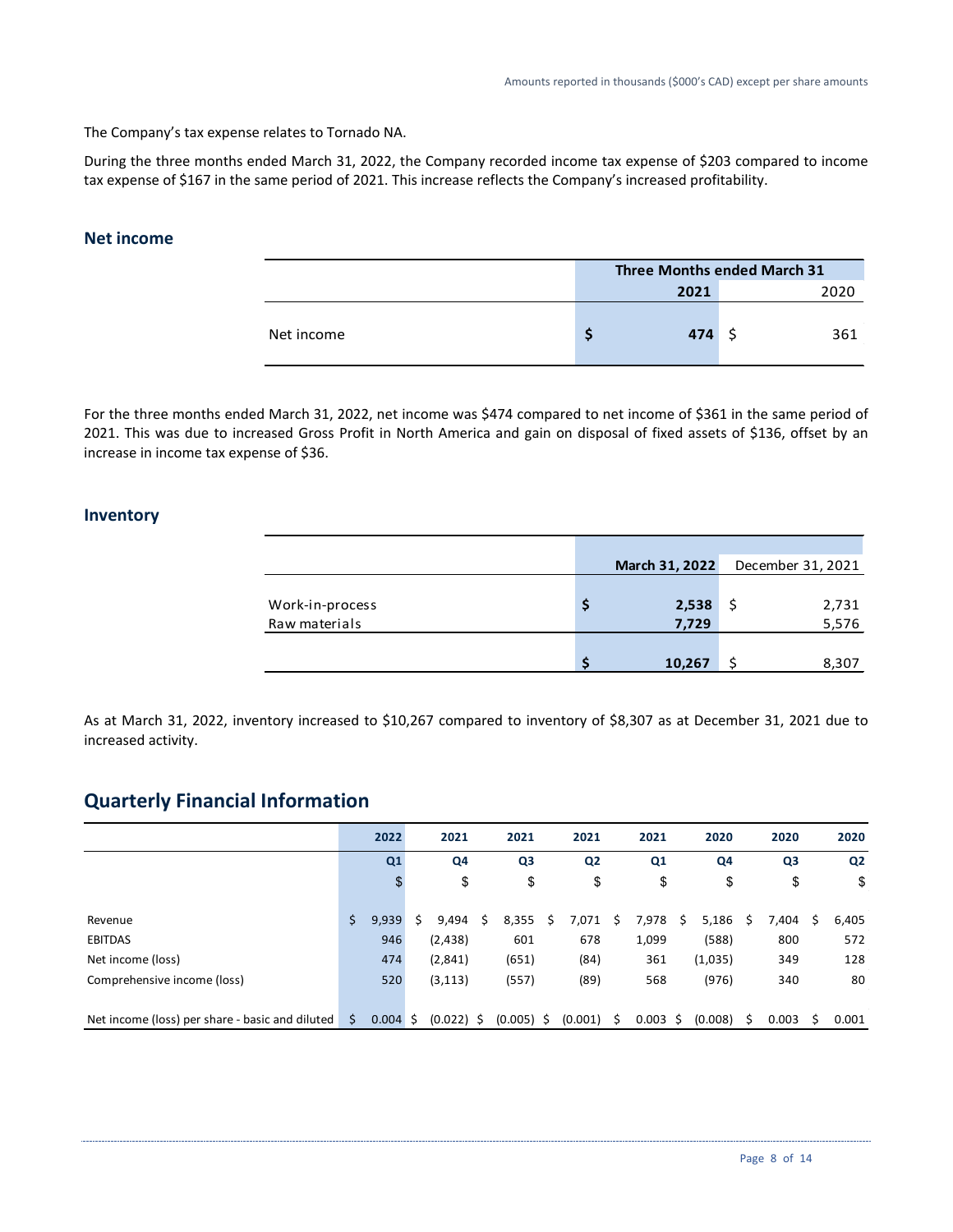#### Notes:

- (1) Quarterly information has been prepared in conformity with IFRS.
- (2) Due to rounding, year to date numbers may round differently.

### **Factors That Have Caused Variations over the Quarters**

#### **Revenue**

In Q1/2022, Q4/2021 and Q3/2021, revenue increased compared to Q2/2021 due to increased demand for hydrovac trucks in North America. In Q2/2021, revenue decreased compared to Q1/2021 due to restricted production capacity caused by supply chain shortages. In Q1/2021, revenue increased compared to Q4/2020 due to increased demand for hydrovac trucks in North America. In Q4/2020, revenue decreased compared to Q3/2020 as a result of reduced hydrovac trucks production and delivery in December 2020. In Q3/2020, revenue increased compared to Q2/2020 as a result of increased demand for hydrovac trucks in North America.

#### **EBITDAS**

In Q1/2022, EBITDAS increased compared to Q4/2021 and Q3/2021 due to increased revenue and Gross Profit. In Q4/2021, EBITDAS decreased compared to Q3/2021 due to the wage subsidy repayment provision and year-end inventory adjustments. In Q3/2021, EBITDAS decreased compared to Q2/2021 due to increased general and administrative expense. In Q2/2021, EBITDAS decreased compared to Q1/2021 due to decreased revenue and Gross Profit. In Q1/2021, EBITDAS increased compared to Q4/2020 due to increased revenue and Gross Profit. In Q4/2020, EBITDAS decreased compared to Q3/2020 due to decreased revenue and Gross Profit. In Q3/2020, EBITDAS increased compared to Q2/2020 due to increased revenue.

#### **Net Income (loss)**

In Q1/2022, net income (loss) increased compared to Q4/2021 due to increased revenue and Gross Profit. In Q4/2021, net income (loss) decreased compared to Q3/2021 due to the wage subsidy repayment provision and year-end inventory adjustments. In Q3/2021, net income (loss) decreased compared to Q2/2021 principally due to an impairment write-down of \$764. In Q2/2021, net income (loss) decreased compared to Q1/2021 principally due to decreased revenue and Gross Profit. In Q1/2021, net income (loss) increased compared to Q4/2020 due to increased revenue and Gross Profit. In Q4/2020, net income (loss) decreased compared to Q3/2020 principally due to decreased revenue and Gross Profit. In Q3/2020, net income increased compared to Q2/2020 principally due to increased revenue and Gross Profit and an impairment reversal.

# **Liquidity and Capital Resources**

### **Liquidity**

The Company had working capital of \$6,779 as at March 31, 2022 compared to working capital of \$5,286 as at December 31, 2021.

On July 14, 2021 the Company entered into a Credit Facility, which consists of a \$4,875 term loan ("Term Loan") and an up to \$3,000 revolving operating line of credit ("Operating Line") and a with a Canadian Schedule I chartered bank (the "Lender"). The Credit Facility is secured by a first-ranking security interest in all of the present and future undertakings, property and assets of the Company and its subsidiary, Tornado NA, and a first-ranking mortgage charge on the Red Deer Facility. The Term Loan bears interest at a fixed rate of 2.83%, with advances repayable, together with interest, on a monthly basis until maturity in July 2026.

Pursuant to the terms of the Operating Line, the Lender will advance up to \$3,000 based on the total of: (i) 90% of insured accounts receivable excluding statutory claims, customer deposits, accounts receivable aged greater than 90 days, and accounts receivable due from related parties, plus (ii)(A) 75% of other North American accounts receivable excluding statutory claims, customer deposits, accounts receivable aged greater than 90 days, and accounts receivable due from related parties; and (B) 50% of Canadian inventory excluding lienable supplier payables, priority claims, and work in process, up to maximum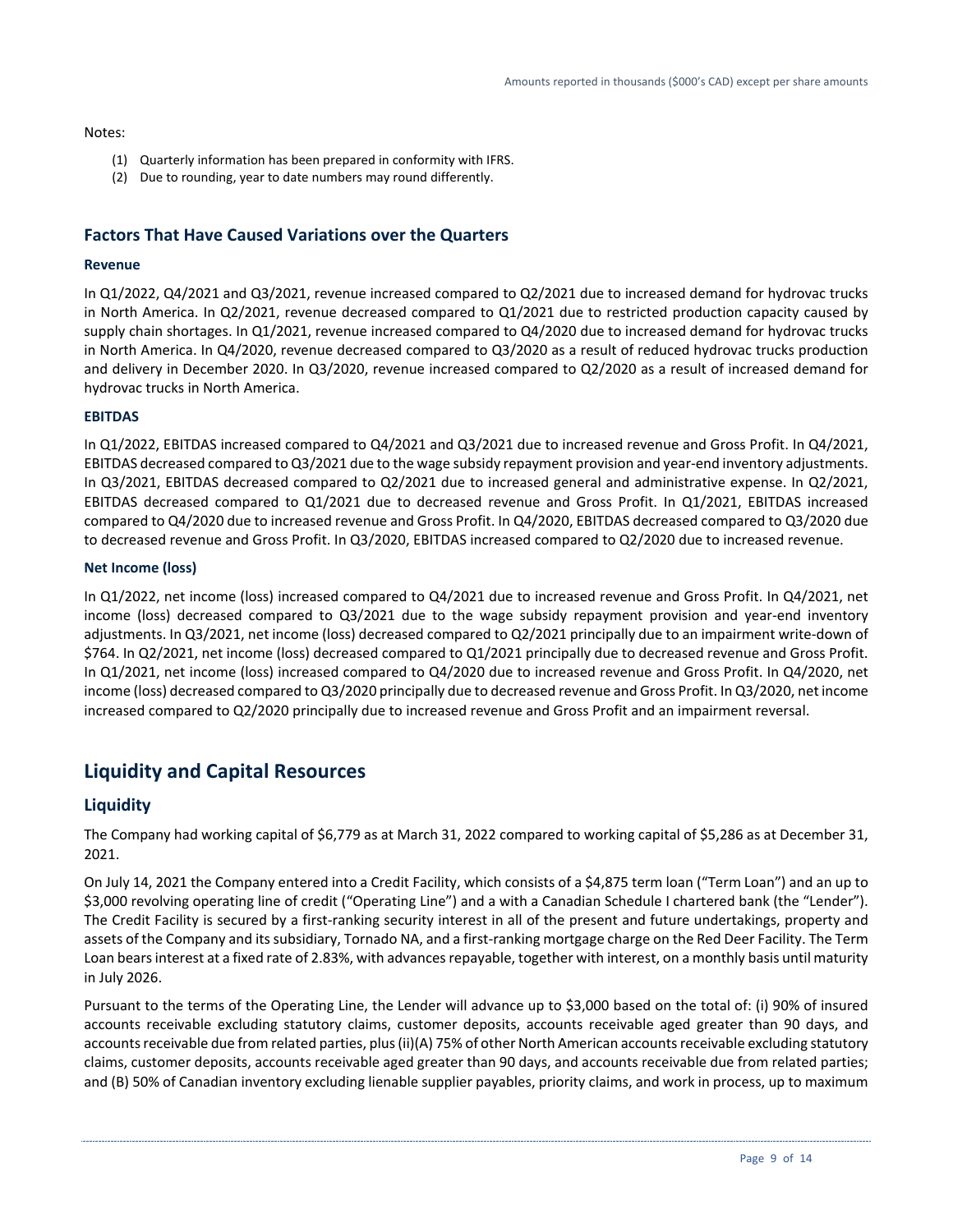of \$1,500. The Operating Line bears interest at a floating rate equal to the prime rate per annum established by the Lender, currently at 2.45%, plus 0.75%. The Operating Line is uncommitted, made available at the Lender's discretion, and is not automatically available upon satisfaction of the terms and conditions, conditions precedent, or financial tests set out in the Credit Facility. Repayments under the Operating Line will be made on demand. As of the date of this MD&A, \$2,422 of the Operating Line was used and the Company is in compliance with the sole financial covenant ratio contained in the Credit Facility.

Please refer to Note 12 of the March 31, 2022 the interim condensed consolidated financial statements for additional information.

Apart from the sole financial covenant ratio and other standard positive, negative and reporting covenants associated with the Credit Facility, the Company does not have any externally imposed restrictions on its capital. TGHL manages its capital based on the projected needs of its individual geographic locations, being China and North America. TGHL monitors these amounts to ensure there is adequate cash to support these geographic locations.

Should the Company require additional external financing, TGHL expects to raise additional cash through either the issuance of additional equity, acquisition of additional debt, or a combination thereof. As at March 31, 2022 TGHL had \$790 cash which together with the available line of credit and operating cash flow is expected to meet the budgeted requirements for the next 12 months. In addition, assuming all stock options and common share warrants expiring in 2022 are exercised, the Company will receive proceeds of up to \$1,155.

# **Capital Expenditures**

During the three months ended March 31, 2022, the Company incurred capital expenditures of \$262 (comprising machinery and equipment - \$28, computer software - \$4 and hydrovac development - \$230) compared to \$10 (comprising in machinery and equipment - \$10, computer software - \$nil and hydrovac development - \$nil) in the same period of 2021.

# **Contractual Obligations and Commitments**

### **Lease Obligations**

The Company's lease liabilities consist of lease obligations relating to hydrovac trucks and equipment, facilities and office equipment.

As at March 31, 2022, the Company had 1 hydrovac truck lease (December 31, 2021 – 6), 1 equipment lease (December 31, 2021 – 1) and 5 computer equipment leases (December 31, 2021 - 5), repayable in monthly installments totaling of \$18 (December 31, 2021 - \$58) with final installments totaling \$18 (December 31, 2021 - \$134), bearing interest at rates between 2% and 7%.

As at March 31, 2022, the Company had \$62 lease liabilities relating to premises in Calgary with no additional end of lease liabilities.

|                                            | March 31, 2022 December 31, 2021 |       |
|--------------------------------------------|----------------------------------|-------|
| Leases obligation                          | 327                              | 1,177 |
| Less: current portion of leases obligation | (130)                            | (573) |
|                                            |                                  |       |
|                                            | 197                              | 604   |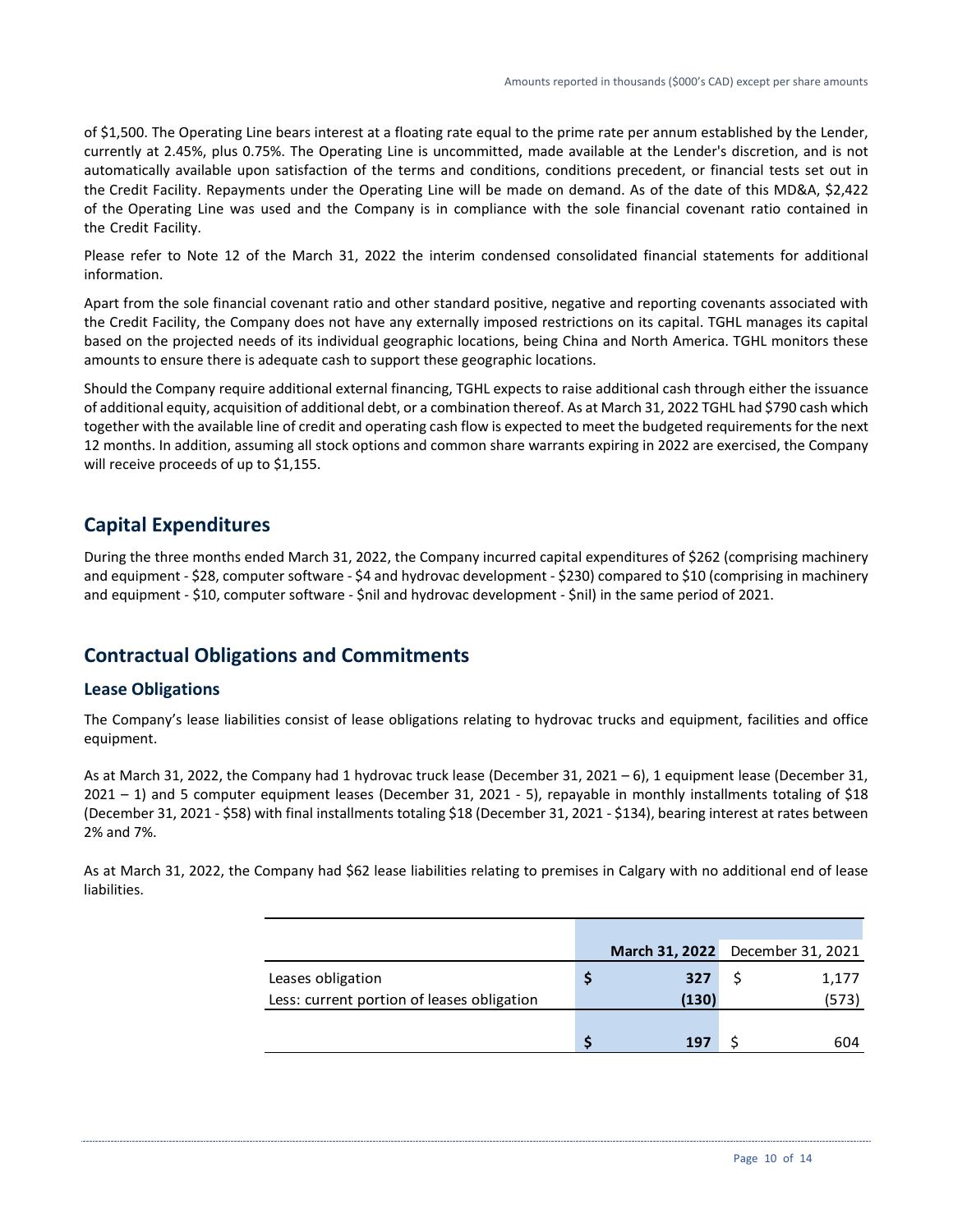| 2022                           | \$<br>159 |
|--------------------------------|-----------|
| 2023                           | 111       |
| 2024                           | 66        |
| 2025                           | 14        |
| 2026                           |           |
| Total minimum lease payments   | 350       |
| Amount representing interest   | (23)      |
|                                | 327       |
| Less current portion of leases | (130)     |
|                                | Ċ<br>197  |

Amounts due on leases in the next five years are as follows:

# **Off Balance Sheet Arrangements**

As at March 31, 2022 and the date of this MD&A, the Company had no off balance sheet arrangements.

# **Shareholders' Equity**

### **Share Capital**

The Company is authorized to issue an unlimited number of Common Shares.

As of December 31, 2021, March 31, 2022 and the date of this MD&A, there were 126,796,119 Common Shares outstanding.

No dividends were declared during the Q1/2022.

### **Common Share Purchase Warrants**

As of December 31, 2021, March 31, 2022 and the date of this MD&A, there were 3,075,000 warrants outstanding, which are exercisable into 3,075,000 Common Shares at an exercise price of \$0.12 per warrant and expire on September 15, 2022. No warrants were exercised during Q1/2022.

### **Stock Options**

As at March 31, 2022 and the date of this MD&A, there were 10,795,400 stock options outstanding with a weighted average exercise price of \$0.14 and weighted average remaining contractual life of 1.4 years. 9,412,067 options were exercisable at a weighted average exercise price of \$0.17. 7,145,400 options, exercisable at \$0.11, expire on November 21, 2022. No options were granted or exercised during Q1/2022.

# **Related Party Transactions**

During the three months ended March 31, 2022, \$19 (2021 - \$nil) of legal fees were incurred and paid to Dentons Canada LLP. Mr. George Tai, a director of the Company, is a Partner of Dentons Canada LLP.

This transaction was in the normal course of operations and was measured at the amount of consideration agreed to by the parties.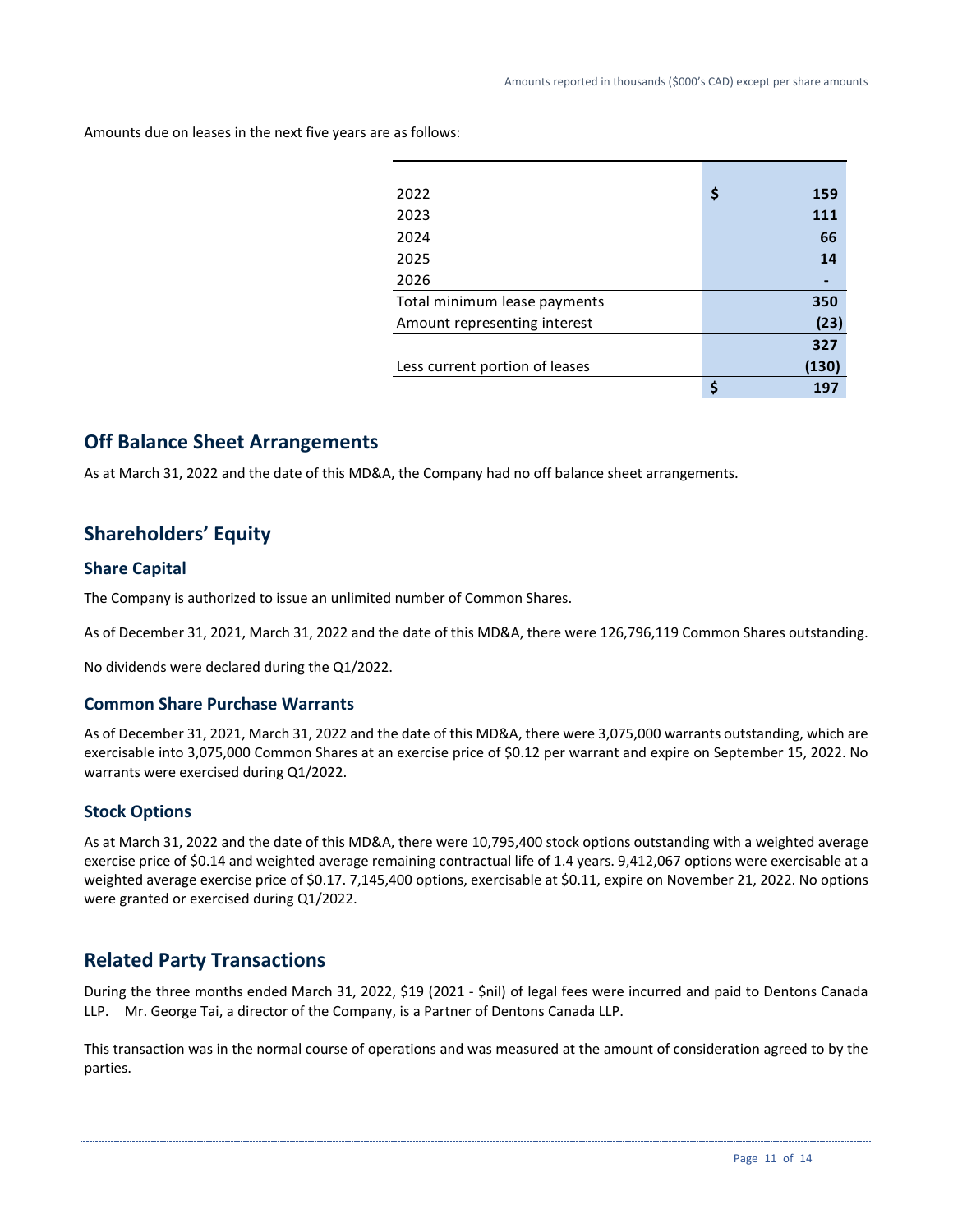# **Reconciliation of income before taxes to EBITDAS**

Reconciliation of income before taxes to EBITDAS is a non-IFRS financial measure. EBITDAS is calculated by subtracting interest, tax, depreciation and amortization, non-cash impairment, gain/loss on disposal of fixed assets and stock-based compensation from earnings (loss). Readers are cautioned that Reconciliation of income before taxes to EBITDAS should not be considered to be more meaningful than income before taxes determined in accordance with IFRS.

#### **Reconciliation of income to EBITDAS**

|                                          |           | <b>Three Months ended March 31</b> |       |
|------------------------------------------|-----------|------------------------------------|-------|
|                                          | 2022      |                                    | 2021  |
| Income before taxes                      | \$<br>677 | Ś                                  | 528   |
| Add: Depreciation and amortization       | 307       |                                    | 449   |
| Add: Accretion expense                   |           |                                    | 39    |
| Add: Finance costs                       | 45        |                                    | 39    |
| Deduct: Gain on disposal of fixed assets | (136)     |                                    |       |
| Add: Stock based compensation            | 53        |                                    | 44    |
| <b>EBITDAS</b>                           | 946       | S                                  | 1,099 |
| % of revenue                             | 9.5%      |                                    | 13.8% |

#### **Calculation of EBIT**

|                                       | <b>Three Months ended March 31</b> |       |  |       |  |  |
|---------------------------------------|------------------------------------|-------|--|-------|--|--|
|                                       |                                    | 2022  |  | 2021  |  |  |
| EBITDAS                               | s                                  | 946   |  | 1,099 |  |  |
| Less: Depreciation and amortization   |                                    | (307) |  | (449) |  |  |
| Less: Stock based compensation        |                                    | (53)  |  | (44)  |  |  |
| Add: Gain on disposal of fixed assets |                                    | 136   |  |       |  |  |
| EBIT                                  |                                    | 722   |  | 606   |  |  |

**Calculation of Gross Profit**

|               | Three Months ended March 31 |              |  |       |  |
|---------------|-----------------------------|--------------|--|-------|--|
|               |                             | 2022         |  | 2021  |  |
| Revenues      |                             | $9,939 \leq$ |  | 7,978 |  |
| Cost of sales |                             | 7,595        |  | 5,754 |  |
| Gross Profit  |                             | 2.344        |  | 2,224 |  |
| % of revenue  |                             | 23.6%        |  | 27.9% |  |

# **Financial Instruments and Risk Management**

The Company's financial instruments recognized in the consolidated balance sheet consist of cash and cash equivalents, accounts receivable, operating line, accounts payable, accrued liabilities, facility term loan. The carrying value of these balance sheet items approximates their fair market value due to their short-term nature.

The risks associated with these financial instruments, including foreign currency risk, credit risk, interest rate risk, liquidity risk and commodity price risk, are discussed under "Risks and Uncertainties" in the Company's annual MD&A for the year ended December 31, 2021.

The Company may use foreign exchange contracts to hedge its US dollar ("USD") revenues. As at March 31, 2022, the Company had no USD forward contracts.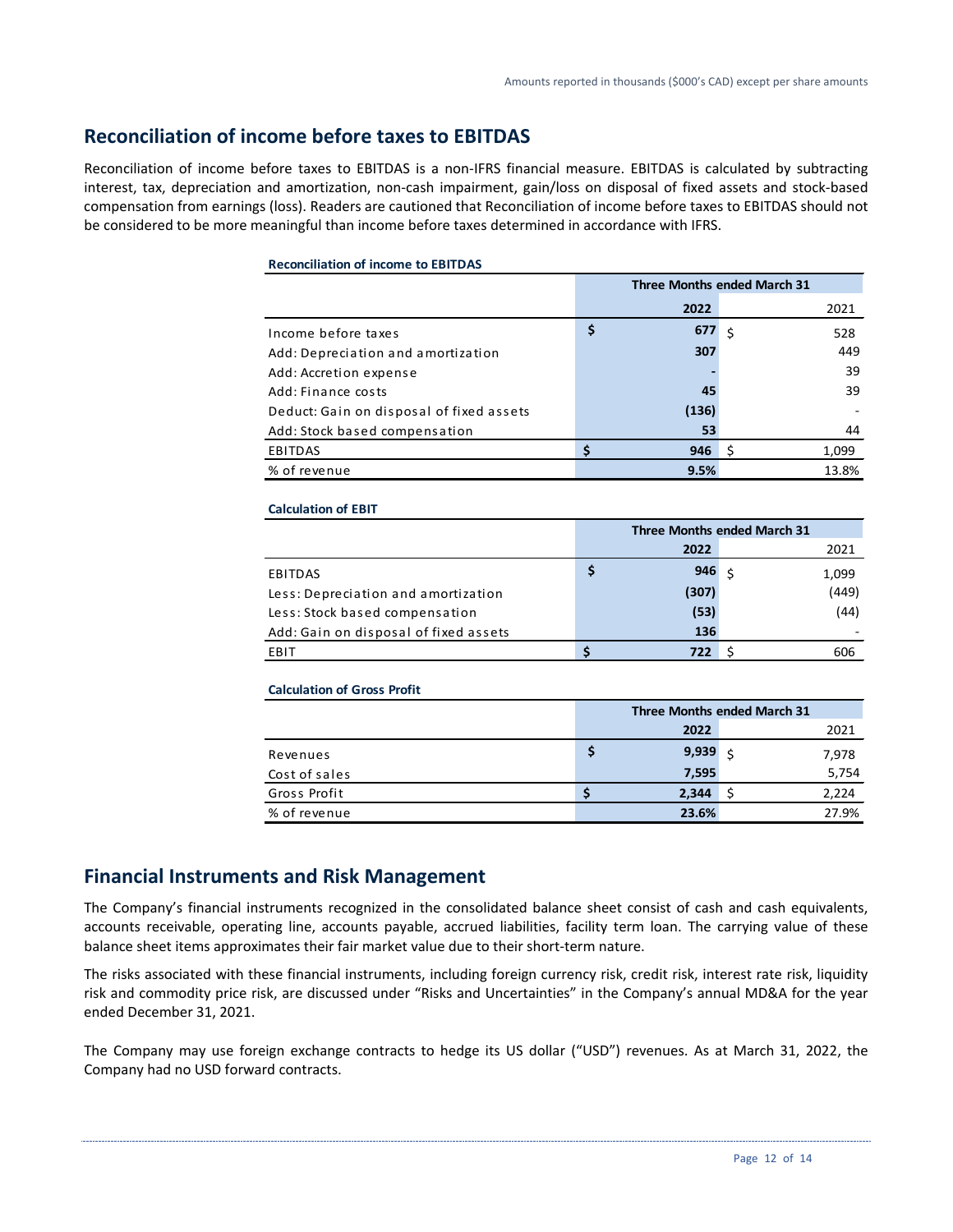# **Significant Judgements and Estimates**

The preparation of the Company's financial statements requires management to adopt accounting policies that involve the use of significant estimates and assumptions. These estimates and assumptions are developed based on the best available information and are believed by management to be reasonable under the existing circumstances. New events or additional information may result in the revision of these estimates over time. A summary of the critical estimates and judgements used by the Company can be found in Note 3 to the December 31, 2021 consolidated audited annual financial statements. There have been no changes to the Company's significant accounting estimates and judgments as of March 31, 2022.

# **Internal Controls and Procedures**

There have been no significant changes in TGHL's internal controls over financial reporting during the three months ended March 31, 2022 that have materially affected, or are reasonability likely to materially affect TGHL's internal controls over financial reporting.

# **Forward Looking Information**

This MD&A contains certain "forward-looking statements." All statements, other than statements of historical fact, that address activities, events or developments that the Company believes, expects or anticipates will or may occur in the future (including, without limitation, statements regarding financial and business prospects and financial outlook) are forward looking statements. Such forward-looking statements may be identified by words such as "anticipate", "will", "intend", "could", "should", "may", "expect", "forecast", "plan", "potential", "project", "estimate", "assume", "believe", "shall", "target", "forward looking to", and similar terms or the negatives thereof or other comparable terminology. Forward-looking statements include those with respect to:

- the expectation that the Company's production and sales of hydrovac trucks in North America in 2022 will continue to grow;
- the expectation that the Company will be able to capitalize on the significantly increased capacity of the Red Deer Facility over the long term;
- the expectation that the US Infrastructure Bill will lead to an increase in infrastructure spending;
- the Company's outlook for the 2022 fiscal year generally;
- the expectation that the improving economic environment is expected to continue through the remainder of 2022;
- the anticipated manufacturing and production efficiencies from the Red Deer Facility;
- the expectation of adding new and innovative products to its product lines that will support the infrastructure, telecommunications and oil and gas industries;
- management's belief that the Company's commitment to continuous improvement of its hydrovac truck design will continue to provide compelling advantages over other hydrovac trucks currently offered in the market;
- management's belief in the positive impact of securing key manufacturing components, including chassis, for customers into future years through strategic relationships;
- management's belief in the positive impact of strengthened dealer relationships in both Canada and US;
- management's belief in the positive impact of expanded North American coverage for maintenance warranty and repair;
- management's belief in the positive impact of increased sales pricing to customers to reflect changes in material costs.
- the Company's ability to meet increased demand may be limited by factors including chassis supply chain interruption due to chip shortages at the chassis manufacturer level and other supply chain issues related to other key components;